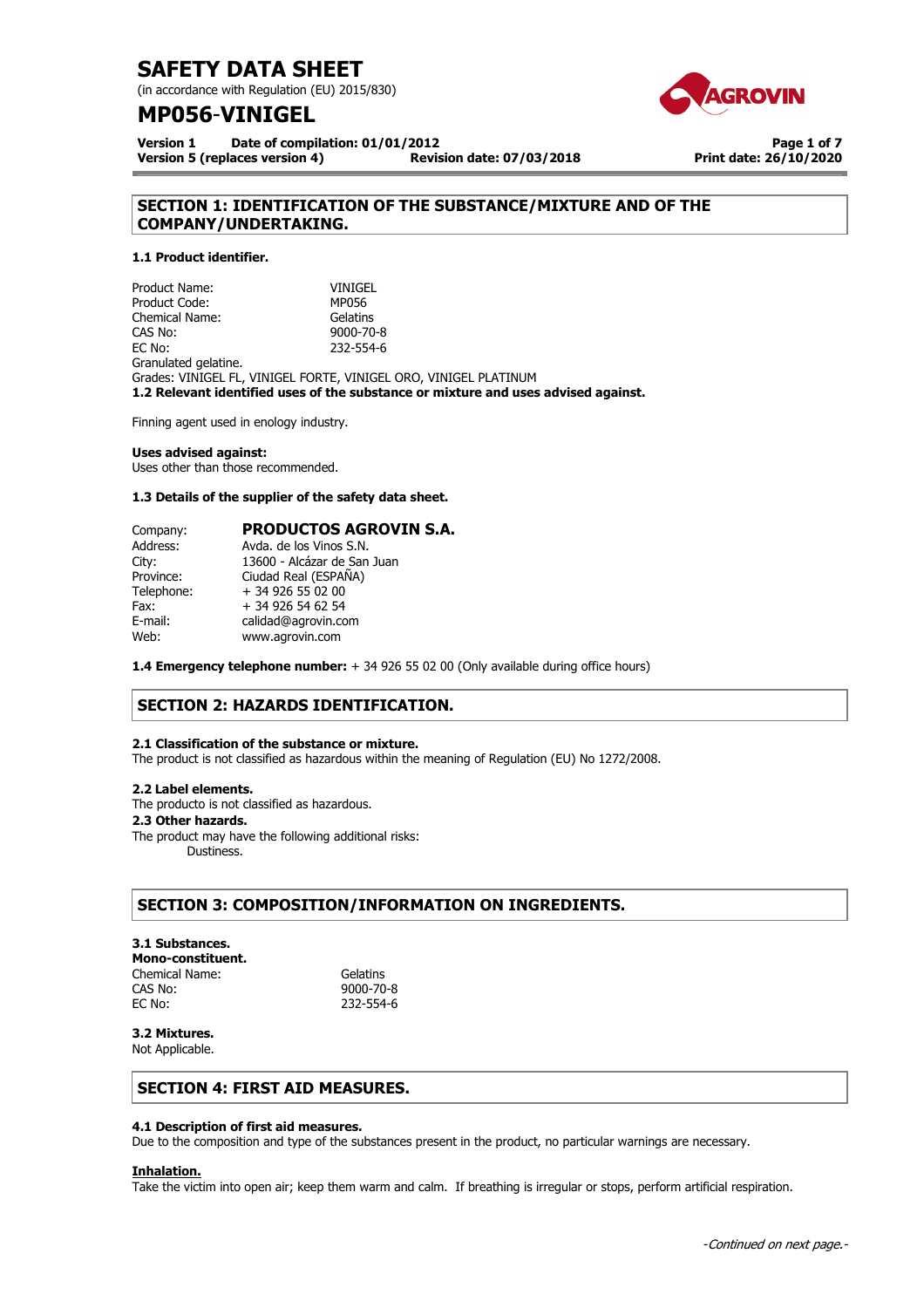(in accordance with Regulation (EU) 2015/830)

## **MP056**-**VINIGEL**

**Version 1 Date of compilation: 01/01/2012** 

**Version 5 (replaces version 4) Revision date: 07/03/2018**



**Page 2 of 7 Print date: 26/10/2020**

### **Eye contact.**

Remove contact lenses, if present and if it is easy to do. Wash eyes with plenty of clean and cool water for at least 10 minutes while pulling eyelids up, and seek medical assistance.

### **Skin contact.**

Remove contaminated clothing.

## **Ingestion.**

Keep calm. NEVER induce vomiting.

### **4.2 Most important symptoms and effects, both acute and delayed.**

No known acute or delayed effects from exposure to the product.

#### **4.3 Indication of any immediate medical attention and special treatment needed.**

In case of doubt or when symptoms of feeling unwell persist, get medical attention. Never administer anything orally to persons who are unconscious.

## **SECTION 5: FIREFIGHTING MEASURES.**

#### **5.1 Extinguishing media.**

#### **Suitable extinguishing media:**

Extinguisher powder or CO2. In case of more serious fires, also alcohol-resistant foam and water spray.

#### **Unsuitable extinguishing media:**

Do not use a direct stream of water to extinguish. In the presence of electrical voltage, you cannot use water or foam as extinguishing media.

### **5.2 Special hazards arising from the substance or mixture.**

**Special risks.** 

Fire can cause thick, black smoke. As a result of thermal decomposition, dangerous products can form: carbon monoxide, carbon dioxide. Exposure to combustion or decomposition products can be harmful to your health.

## **5.3 Advice for firefighters.**

Use water to cool tanks, cisterns, or containers close to the heat source or fire. Take wind direction into account.

## **Fire protection equipment.**

According to the size of the fire, it may be necessary to use protective suits against the heat, individual breathing equipment, gloves, protective goggles or facemasks, and boots.

## **SECTION 6: ACCIDENTAL RELEASE MEASURES.**

### **6.1 Personal precautions, protective equipment and emergency procedures.**

For exposure control and individual protection measures, see section 8.

### **6.2 Environmental precautions.**

Product not classified as hazardous for the environment, avoid spillage as much as possible.

### **6.3 Methods and material for containment and cleaning up.**

Contain and collect spillage with inert absorbent material (earth, sand, vermiculite, Kieselguhr...) and clean the area immediately with a suitable decontaminant.

Deposit waste in closed and suitable containers for disposal, in compliance with local and national regulations

### **6.4 Reference to other sections.**

For exposure control and individual protection measures, see section 8.

For later elimination of waste, follow the recommendations under section 13.

## **SECTION 7: HANDLING AND STORAGE.**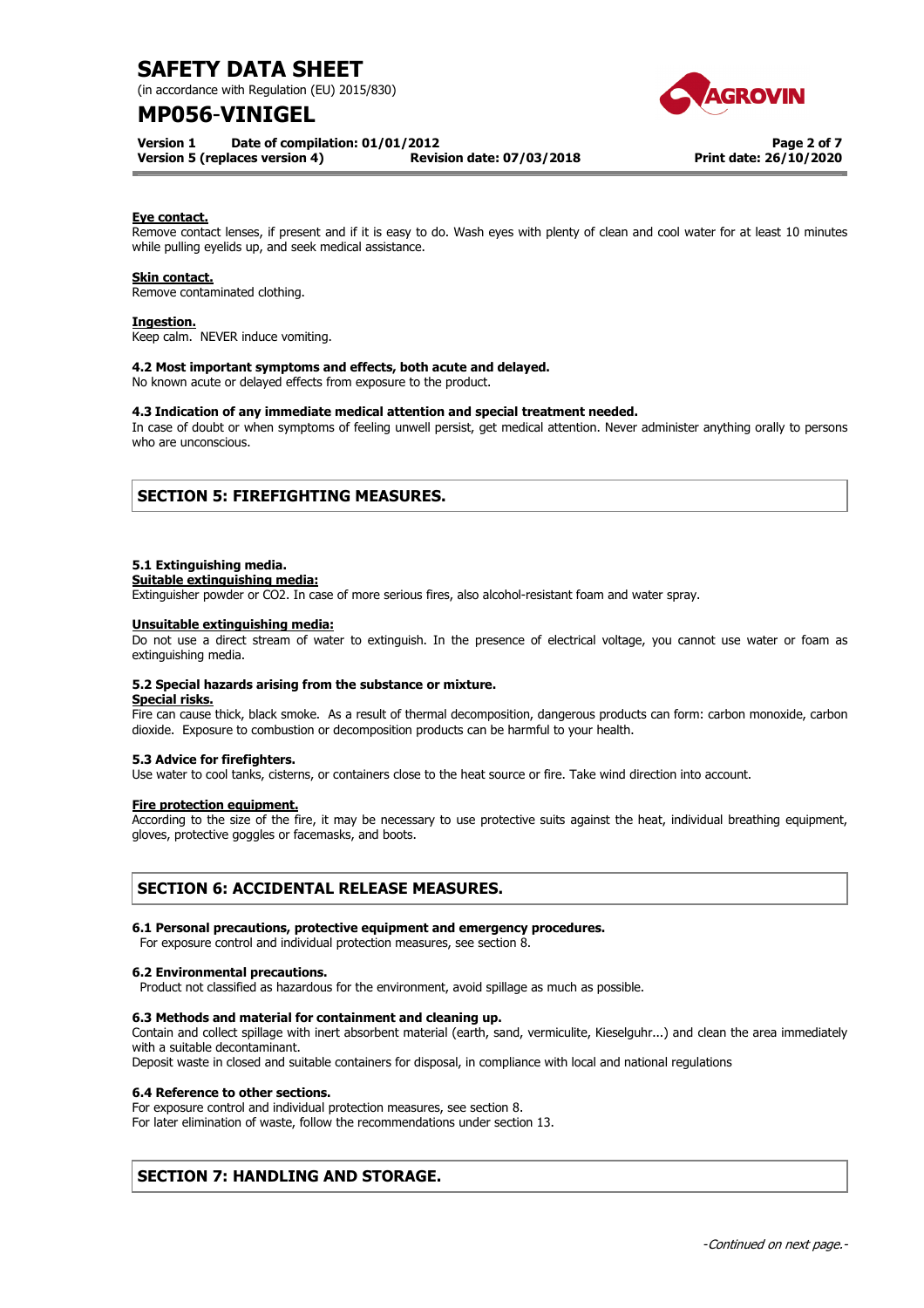(in accordance with Regulation (EU) 2015/830)

## **MP056**-**VINIGEL**

**Version 5 (replaces version 4)** 





**Page 3 of 7 Print date: 26/10/2020**

**7.1 Precautions for safe handling.** 

The product does not require special handling measures, the following general measures are recommended:

For personal protection, see section 8.

In the application area, smoking, eating, and drinking must be prohibited.

Follow legislation on occupational health and safety.

Never use pressure to empty the containers. They are not pressure-resistant containers. Keep the product in containers made of a material identical to the original.

## **7.2 Conditions for safe storage, including any incompatibilities.**

The product does not require special storage measures.

As general storage measures, sources of heat, radiation, electricity and contact with food should be avoided.

Keep away from oxidising agents and from highly acidic or alkaline materials.

Store the containers between 5 and 35º C, in a dry and well-ventilated place.

Store according to local legislation. Observe indications on the label.

The product is not affected by Directive 2012/18/EU (SEVESO III).

## **7.3 Specific end use(s).**

Not available.

## **SECTION 8: EXPOSURE CONTROLS/PERSONAL PROTECTION.**

## **8.1 Control parameters.**

The product does NOT contain substances with Professional Exposure Environmental Limit Values.The product does NOT contain substances with Biological Limit Values. **8.2 Exposure controls.** 

# **Measures of a technical nature:**

| <b>Concentration:</b>        | 100 %                                                                                                                                                                                                                                |  |
|------------------------------|--------------------------------------------------------------------------------------------------------------------------------------------------------------------------------------------------------------------------------------|--|
| Uses:                        | Finning agent used in enology industry.                                                                                                                                                                                              |  |
| <b>Breathing protection:</b> |                                                                                                                                                                                                                                      |  |
| PPE:                         | Particle filter mask                                                                                                                                                                                                                 |  |
| Characteristics:             | «CE» marking, category III. Made of filtering material, it covers nose, mouth and<br>chin.                                                                                                                                           |  |
| CEN standards:               | EN 149                                                                                                                                                                                                                               |  |
| Maintenance:                 | Check for any tears, defects, etc. before use. Since it is disposable individual protection equipment, it<br>should be replaced after use.                                                                                           |  |
| Observations:                | Does not protect worker unless properly adjusted. Follow the manufacturer's instructions regarding<br>suitable use of the equipment.                                                                                                 |  |
| Filter Type needed:          | P <sub>2</sub>                                                                                                                                                                                                                       |  |
| <b>Hand protection:</b>      |                                                                                                                                                                                                                                      |  |
| PPE:                         | Protective gloves.                                                                                                                                                                                                                   |  |
| Characteristics:             | «CE» marking, category II.                                                                                                                                                                                                           |  |
| CEN standards:               | EN 374-1, En 374-2, EN 374-3, EN 420                                                                                                                                                                                                 |  |
| Maintenance:                 | Keep in a dry place, away from any sources of heat, and avoid exposure to sunlight as much as possible.<br>Do not make any changes to the gloves that may alter their resistance, or apply paints, solvents or<br>adhesives.         |  |
| Observations:                | Gloves should be of the appropriate size and fit the user's hand well, not being too loose or too tight.<br>Always use with clean, dry hands.                                                                                        |  |
| Material:                    | Breakthrough time<br>Material thickness<br>0,35<br>PVC (polyvinyl chloride)<br>>480<br>$(min.)$ :<br>$(mm)$ :                                                                                                                        |  |
| <b>Eye protection:</b>       |                                                                                                                                                                                                                                      |  |
| PPE:                         | Face shield.                                                                                                                                                                                                                         |  |
| Characteristics:             | «CE» marking, category II. Face and eye protector against splashing liquid.                                                                                                                                                          |  |
| CEN standards:               | EN 165, EN 166, EN 167, EN 168                                                                                                                                                                                                       |  |
| Maintenance:                 | Visibility through lenses should be ideal. Therefore, these parts should be cleaned daily. Protectors should<br>be disinfected periodically following the manufacturer's instructions. Make sure that mobile parts move<br>smoothly. |  |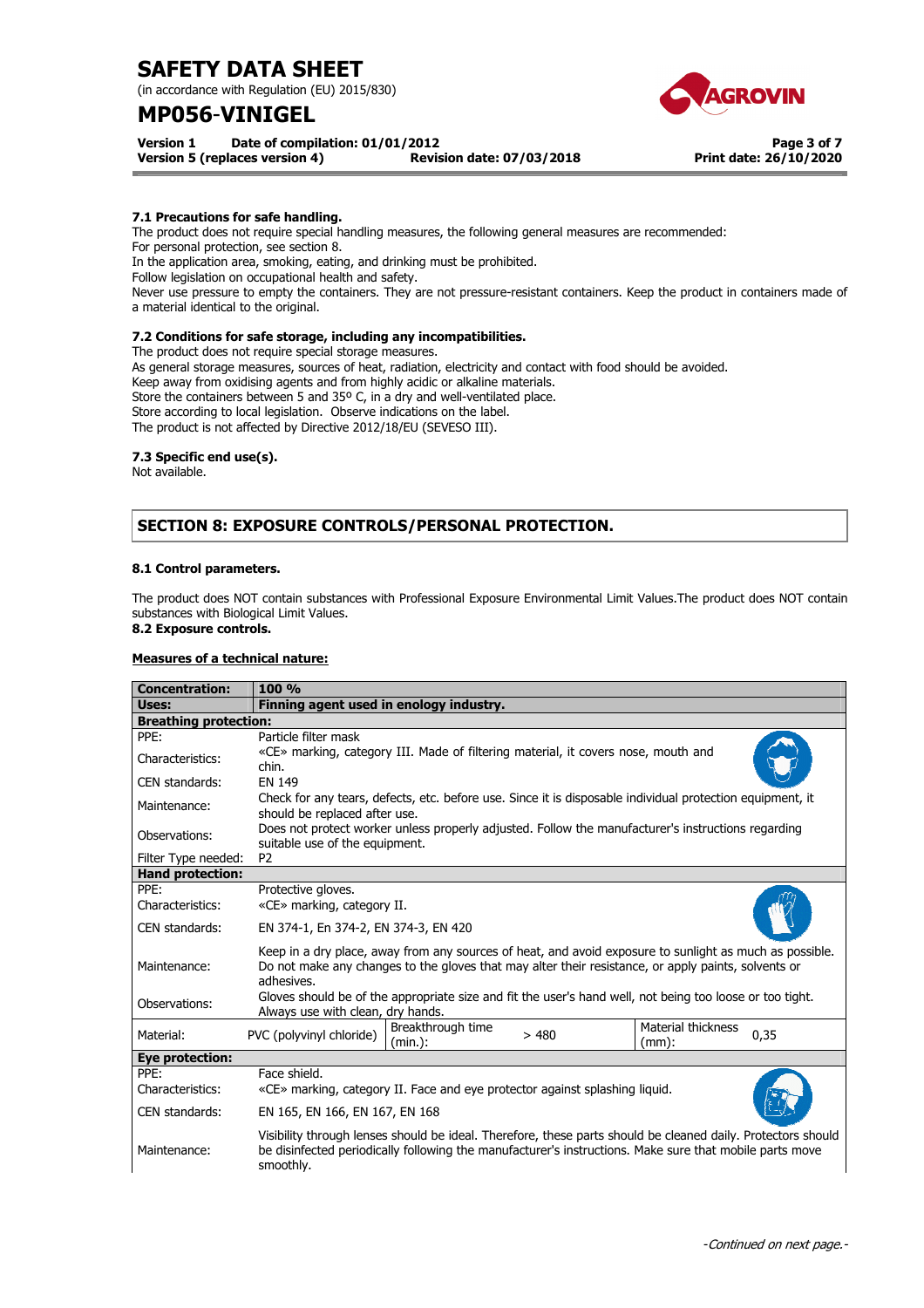(in accordance with Regulation (EU) 2015/830)

## **MP056**-**VINIGEL**



**Version 1 Date of compilation: 01/01/2012 Version 5 (replaces version 4)** 

**Page 4 of 7 Print date: 26/10/2020**

| Observations:           | Face shields should offer a field of vision with a dimension in the central line of, at least, 150 mm<br>vertically once attached to the frame.                                                                                                                    |
|-------------------------|--------------------------------------------------------------------------------------------------------------------------------------------------------------------------------------------------------------------------------------------------------------------|
| <b>Skin protection:</b> |                                                                                                                                                                                                                                                                    |
| PPE:                    | Protective clothing.                                                                                                                                                                                                                                               |
| Characteristics:        | «CE» marking, category II. Protective clothing should not be too tight or loose in<br>order not to obstruct the user's movements.                                                                                                                                  |
| CEN standards:          | EN 340                                                                                                                                                                                                                                                             |
| Maintenance:            | In order to quarantee uniform protection, follow the washing and maintenance instructions provided by<br>the manufacturer.                                                                                                                                         |
| Observations:           | The protective clothing should offer a level of comfort in line with the level of protection provided in<br>terms of the hazard against which it protects, bearing in mind environmental conditions, the user's level<br>of activity and the expected time of use. |
| PPE:                    | Work footwear.                                                                                                                                                                                                                                                     |
| Characteristics:        | «CE» marking, category II.                                                                                                                                                                                                                                         |
| CEN standards:          | EN ISO 13287, EN 20347                                                                                                                                                                                                                                             |
| Maintenance:            | This product adapts to the first user's foot shape. That is why, as well as for hygienic reasons, it should<br>not be used by other people.                                                                                                                        |
| Observations:           | Work footwear for professional use includes protection elements aimed at protecting users against any<br>injury resulting from an accident                                                                                                                         |

## **SECTION 9: PHYSICAL AND CHEMICAL PROPERTIES.**

## **9.1 Information on basic physical and chemical properties.**

Appearance:Crystalline Colour: yellow-orange Odour:odourless Odour threshold:N.A./N.A. pH:5.0 - 6.5 Melting point:N.A./N.A. Boiling Point: N.A./N.A. Flash point: N.A./N.A. Evaporation rate: N.A./N.A. Inflammability (solid, gas): N.A./N.A. Lower Explosive Limit: N.A./N.A. Upper Explosive Limit: N.A./N.A. Vapour pressure: N.A./N.A. Vapour density:N.A./N.A. Relative density:N.A./N.A. Solubility:N.A./N.A. Liposolubility: N.A./N.A. Hydrosolubility: Soluble. Partition coefficient (n-octanol/water): N.A./N.A. Auto-ignition temperature: N.A./N.A. Decomposition temperature: N.A./N.A. Viscosity: N.A./N.A. Explosive properties: N.A./N.A. Oxidizing properties: N.A./N.A. N.A./N.A.= Not Available/Not Applicable due to the nature of the product

## **9.2 Other information.**

Dropping point: N.A./N.A. Blink: N.A./N.A. Kinematic viscosity: N.A./N.A. N.A./N.A.= Not Available/Not Applicable due to the nature of the product

## **SECTION 10: STABILITY AND REACTIVITY.**

### **10.1 Reactivity.**

The product does not present hazards by their reactivity.

### **10.2 Chemical stability.**

Unstable in contact with: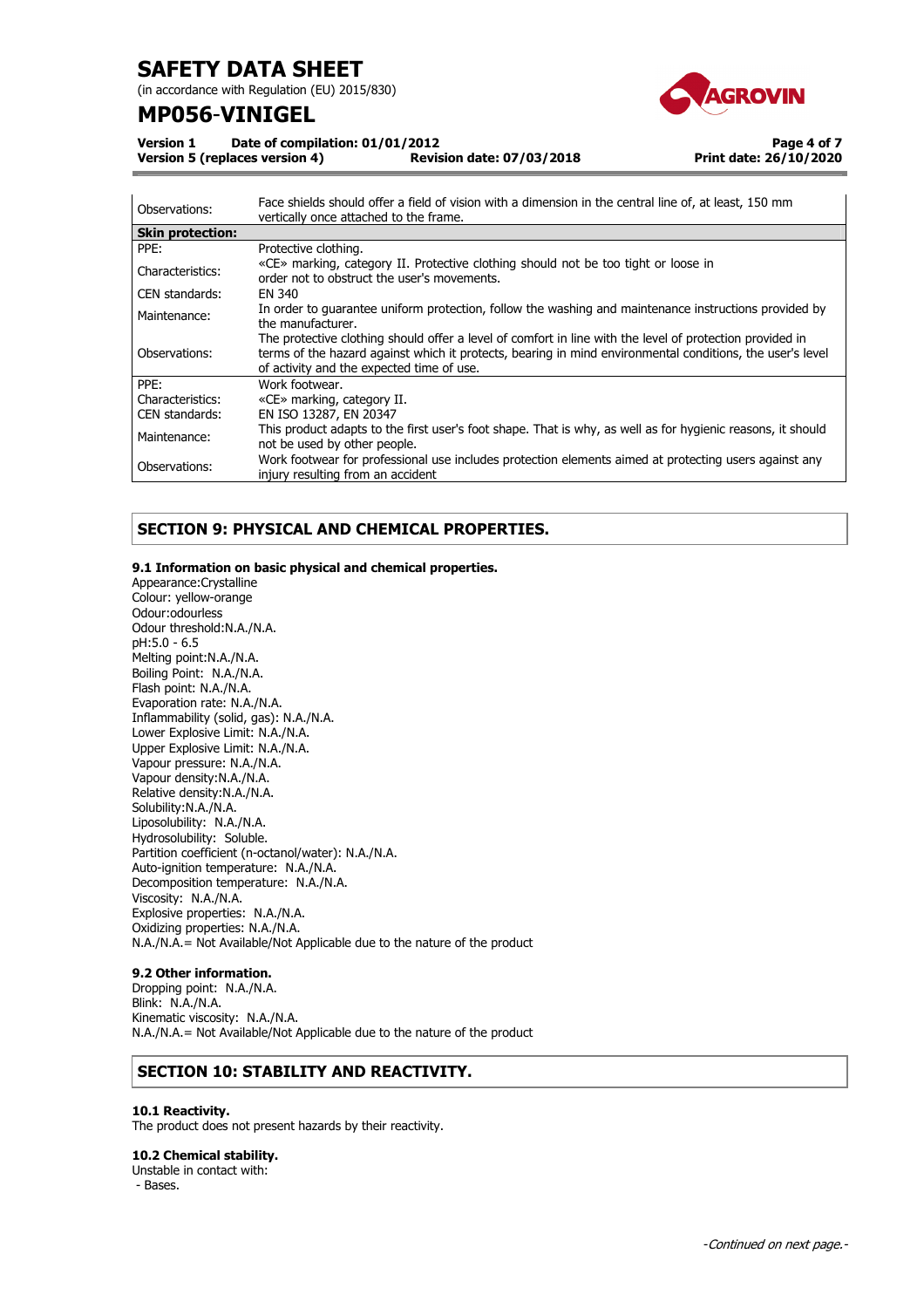(in accordance with Regulation (EU) 2015/830)

## **MP056**-**VINIGEL**

**Version 1 Date of compilation: 01/01/2012** 





**Page 5 of 7 Print date: 26/10/2020**

## **10.3 Possibility of hazardous reactions.**

Neutralization can occur on contact with bases.

## **10.4 Conditions to avoid.**

- Avoid contact with bases.

### **10.5 Incompatible materials.**

Avoid the following materials:

- Bases.

## **10.6 Hazardous decomposition products.**

Depending on conditions of use, can be generated the following products:

- Corrosive vapors or gases.

## **SECTION 11: TOXICOLOGICAL INFORMATION.**

## **11.1 Information on toxicological effects.**

There are no tested data available on the product.

a) acute toxicity; Not conclusive data for classification.

b) skin corrosion/irritation; Not conclusive data for classification.

c) serious eye damage/irritation; Not conclusive data for classification.

d) respiratory or skin sensitisation; Not conclusive data for classification.

e) germ cell mutagenicity; Not conclusive data for classification.

f) carcinogenicity; Not conclusive data for classification.

g) reproductive toxicity; Not conclusive data for classification.

h) STOT-single exposure; Not conclusive data for classification.

i) STOT-repeated exposure; Not conclusive data for classification.

j) aspiration hazard; Not conclusive data for classification.

## **SECTION 12: ECOLOGICAL INFORMATION.**

## **12.1 Toxicity.**

No information is available regarding the ecotoxicity.

### **12.2 Persistence and degradability.**

No information is available regarding the biodegradability. No information is available on the degradability.No information is available about persistence and degradability of the product.

## **12.3 Bioaccumulative potential.**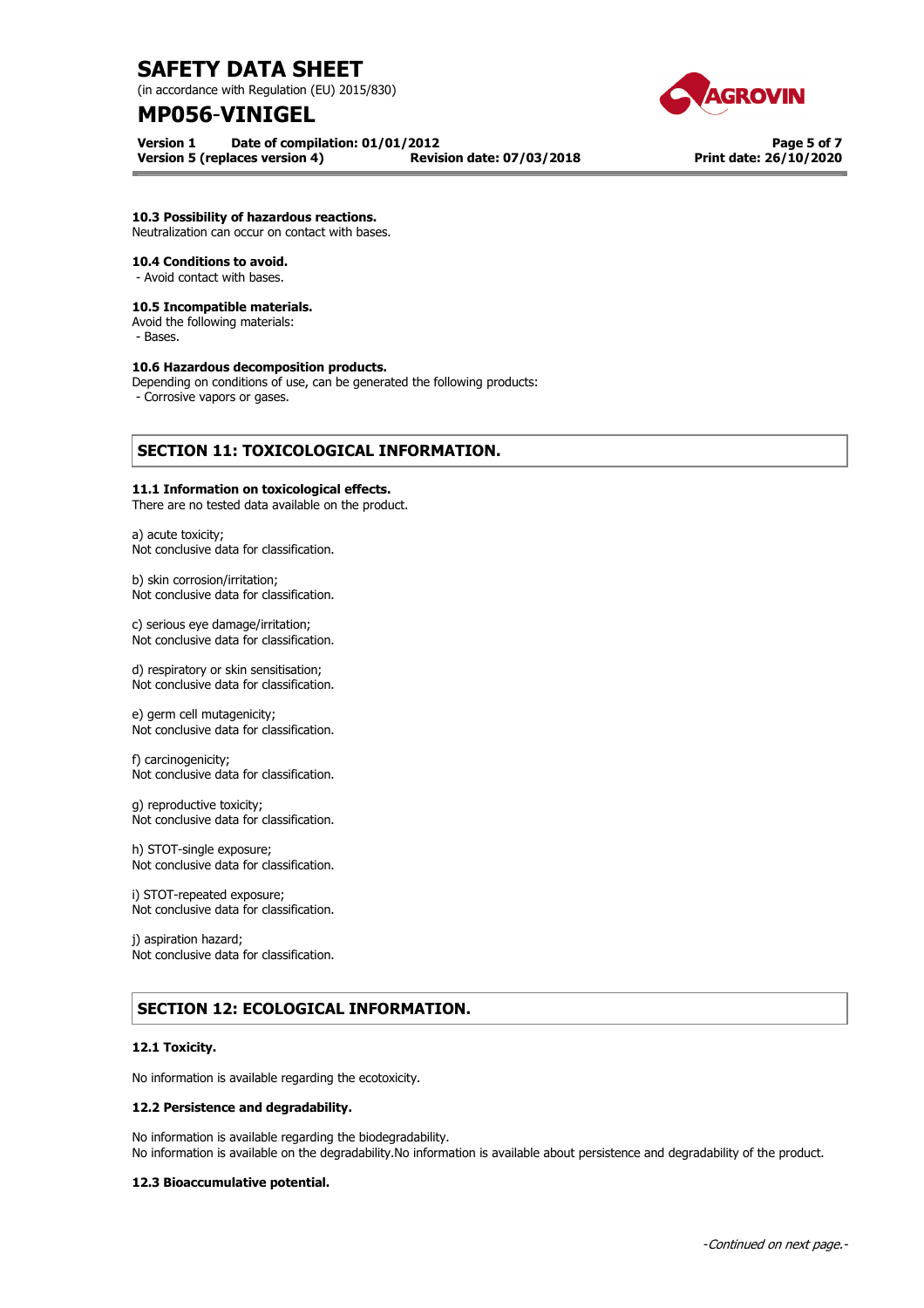(in accordance with Regulation (EU) 2015/830)

## **MP056**-**VINIGEL**

**Version 1 Date of compilation: 01/01/2012** 





**Page 6 of 7 Print date: 26/10/2020**

No information is available regarding the bioaccumulation.

## **12.4 Mobility in soil.**

No information is available about the mobility in soil. The product must not be allowed to go into sewers or waterways. Prevent penetration into the ground.

## **12.5 Results of PBT and vPvB assessment.**

No information is available about the results of PBT and vPvB assessment of the product.

### **12.6 Other adverse effects.**

No information is available about other adverse effects for the environment.

## **SECTION 13: DISPOSAL CONSIDERATIONS.**

### **13.1 Waste treatment methods.**

Do not dump into sewers or waterways. Waste and empty containers must be handled and eliminated according to current, local/national legislation.

Follow the provisions of Directive 2008/98/EC regarding waste management.

## **SECTION 14: TRANSPORT INFORMATION.**

Transportation is not dangerous. In case of road accident causing the product's spillage, proceed in accordance with point 6.

### **14.1 UN number.**

Transportation is not dangerous.

## **14.2 UN proper shipping name.**

Description:<br>ADR: No Not classified as hazardous for transport. IMDG: Not classified as hazardous for transport. ICAO/IATA: Not classified as hazardous for transport.

### **14.3 Transport hazard class(es).**

Transportation is not dangerous.

**14.4 Packing group.** 

Transportation is not dangerous.

### **14.5 Environmental hazards.**

Transportation is not dangerous.

## **14.6 Special precautions for user.**

Transportation is not dangerous.

## **14.7 Transport in bulk according to Annex II of MARPOL and the IBC Code.**

Transportation is not dangerous.

## **SECTION 15: REGULATORY INFORMATION.**

### **15.1 Safety, health and environmental regulations/legislation specific for the substance or mixture.**

The product is not affected by the Regulation (EC) No 1005/2009 of the European Parliament and of the Council of 16 September 2009 on substances that deplete the ozone layer.

The product is not affected by Directive 2012/18/EU (SEVESO III).

The product is not affected by Regulation (EU) No 528/2012 concerning the making available on the market and use of biocidal products.

The product is not affected by the procedure established Regulation (EU) No 649/2012, concerning the export and import of dangerous chemicals.